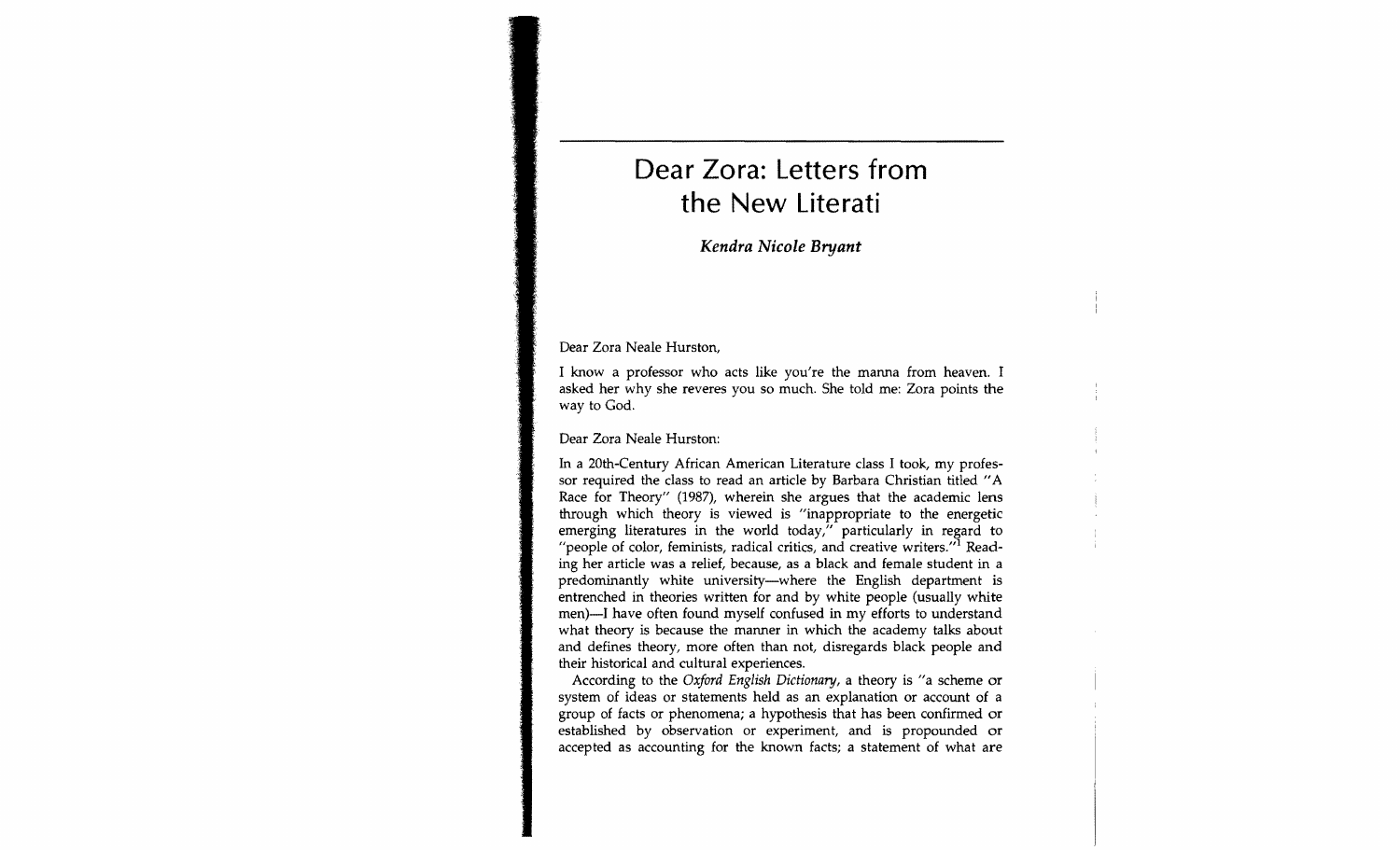#### "The Inside Light"

held to be the general laws, principles, or causes of something known or observed." However, because theoretical discourse traditionally happens among white men, when the majority of these men theorize, they talk in a mechanistic language unfamiliar to mainstream black people; they over-generalize about black culture when they do write about it; and they disregard black people's way of being in the world *as* pure theory itself. In so doing, they reinforce white patriarchal superstructures-media, law, education, religion-that function to silence or repress people of color-within the imagination of the critic, within the classroom, and within the broader public discourse beyond the academy. Christian says, "People of color have always theorized-but in forms quite different from the Western form of abstract logic."2 She says that black people's theorizing "is often in narrative forms, in the stories we create, in riddles and proverbs, in the play with language. $13$ Then she asks, "How else have we managed to survive with such spiritedness the assault on our bodies, social institutions, countries, our very humanity?" $4$  In other words, black people from Africa to the Middle Passage, from the plantation to Jim Crow, from store front porches to kitchen tables, from "yo mama" jokes to hip-hop slang, have survived in an oppressive world because their knowing how to *be* in the world is their knowing how to theorize about themselves and the world(s) in which they live.

After reading Christian, I thought of you, and, laughing to myself,  $I^{\dagger}$ whispered, "My People! My People!"<sup>5</sup>

#### Dear Zora Neale Hurston:

I read *Their Eyes Were Watching God* for the third time. The first time I read it, I was in tenth grade and only remembered Tea Cake because his name reminded me of the nicknames black people give each other, like Cookie and Pumpkin, Peanut and Rooster. The second time I read it, I was a graduate student and the love between Janie and Tea became relevant as I was also looking at the relationship between Tish and Fonny in James Baldwin's If *Beale Street Could Talk.* But this go-around, as a post-graduate student, I read *Their Eyes Were Watchind God* as social biography: as your retelling of black people's humanity.

In an article you wrote called "What White Publishers Won't you said, "To grasp the penetration of western civilization in a ity, it is necessary to know how the average minority behaves and lives."<sup>6</sup> Therefore, *Their Eyes Were Watching God* is your theoretical offering, not so much to evoke critical discussion among literary critics-particularly those of the 1930s like Alain Locke, who claimed your work was "simply out of step with the more serious trends of the time,"<sup>7</sup> or Richard Wright, who argued your novel "carries no theme"

no message, no thought"B-but to record the *African* American ethos, the moral nature or guiding principle of a person, as you experienced it growing up in Eatonville.

Dona Marimba Ani in *Let the Circle Be Unbroken,* says the African ethos expressed itself in America by means of our black expressions: language, music, dance, thought patterns, laughter, walks, spirituality. She claims, "The system and circumstances of slavery in New Europe sought to destroy African value, African self-image and self-concept."<sup>9</sup> In other words, slavery was an attempt to dehumanize Africans. But Africans survived because their spirits survived, which were manifested in their ability to recreate the world, in their ability to express themselves.

Ms. Hurston, you were obviously ahead of your time. Your preoccupation with Negro expressions as a means of understanding Negro life in America only seemed like one more minstrel show for critics like Locke and Wright, who didn't seem to understand the significance of your reclaiming black traditions. Instead, they thought a novel about the downtrodden black was more situated in the Renaissance's idea of social protest, and was thus more appropriate for the times.

I wonder if they are rolling around in their graves, and if you are rolling around too, but roIling around like the sun rolls around heaven.

Dear Zora Neale Hurston:

Dear Zora: Letters from the New Literati

I think your writing about black people's expressions was a political act.

# Dear Zora Neale Hurston:

I keep thinking about black expressions, especially after reading your "Characteristics of Negro Expression," and came across Henry Louis Gates's *The Signifying Monkey.* Because of the dialect you use in *Their Eyes,* he calls your story a "speakerly text," a spin-off from Roland Barthes' opposition between the "readerly" text-a text that is readerfriendly, and the "writerly" text-a text that requires the reader to work for comprehension.<sup>10</sup> Gates claims *Their Eyes* "is the first example in (black) tradition ... to represent an oral literary tradition, designed 'to emulate the phonetic, grammatical, and lexical patterns of actual speech and produce the illusion of oral narration,'" thus the term speakerly text."<sup>2</sup> Before Gates examines *Their Eyes* for rhetorical strathowever, he summarizes "Negro Expressions" as your claim that is Negro speech. This summation becomes the foundation for Gates's arguments. Nevertheless, what intrigued me most about his is his historical account of black poetic diction, as well as critics' 'resoonses to its use.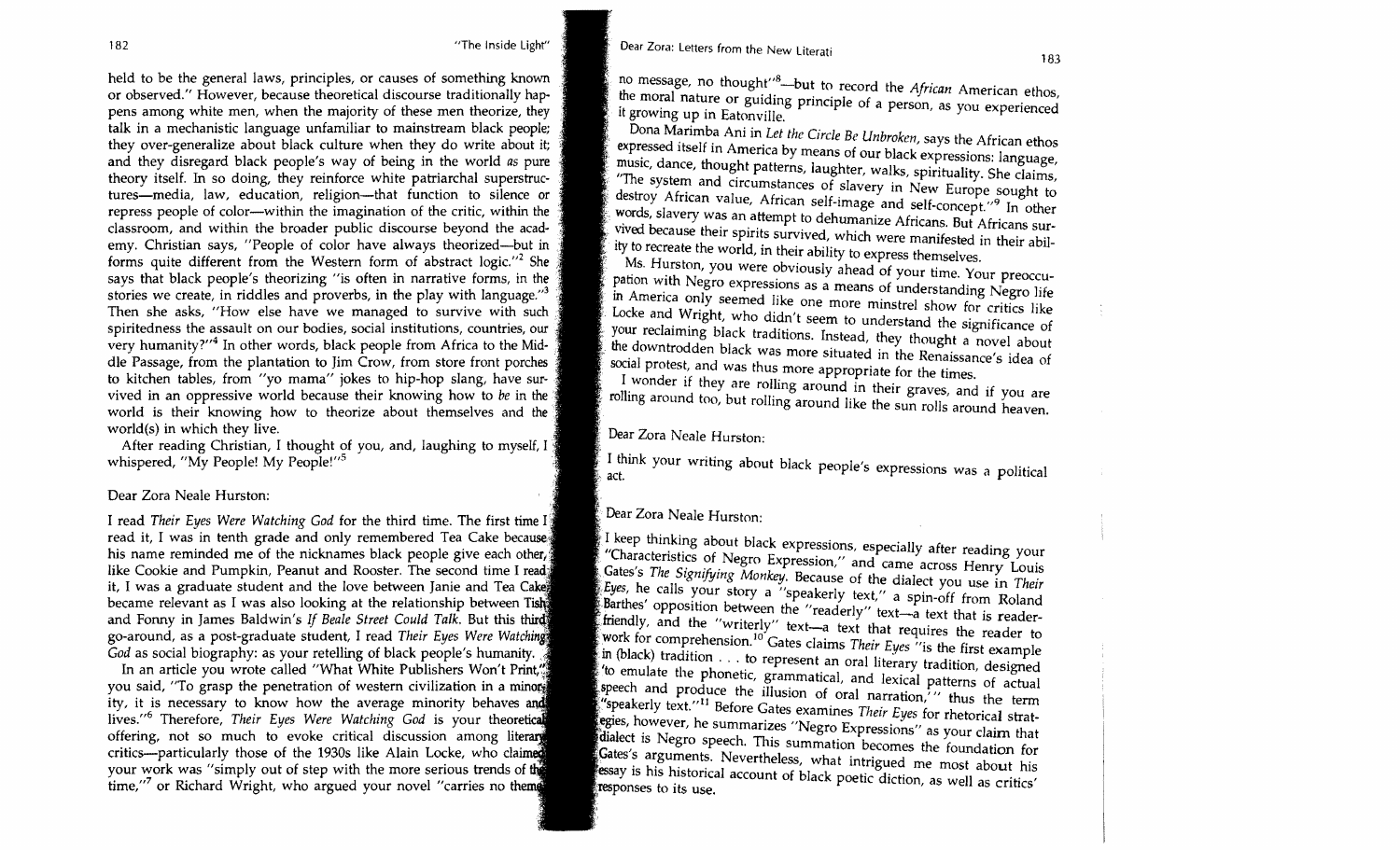Did you know that Paul Laurence Dunbar is considered the most accomplished black dialect poet, and that his presence engendered "the turn of critical attention to matters of language and voice"?<sup>12</sup> And did you know in 1866 a white woman claimed that" 'The Coming American Novelist' would be 'of African origin' "? She wrote in *Lippincott's Monthly Magazine,* "This great author would be one 'With us' but 'not of us,' ohe who 'has suffered everything a poet, a dramatist, a novelist need suffer before he comes to have his lips anointed." $13$  She goes on to say, "The African 'has given us the only national music we have ever had,' a corpus of art 'distinctive in musical history. 'She says this great author will be *"'a* natural story-teller,' uniquely able to fabricate ... 'acts of imagination,' discourses in which no 'morality is involved.'"<sup>14</sup> And although this white woman referred to "The Coming American Novelist" as a man, because using the male pronoun was more "convenient," she declares that it will be a woman who will claim the title. $^{15}$ 

Zora, do you think she conjured you up?

### Dear Zora Neale Hurston,

The way I see it, hip-hop culture encompasses—and I am inclined to argue, hyper-encompasses-all of the expressions that you evaluated in your "Characteristics of Negro Expression." You would have had such a writing good time with hip-hop.

#### DRAMA

Everything that is hip-hop is dramatic. With lyrics from excess money to pimps and hos, *Self Destruction* and *Cop Killer;* from dances that require lines and breaks, krumps and shoulder leans; from styles that range from Phat Farm to Sean Jean, penny loafers and hot pink high top PUMA sneakers; and language from *bootylicious* to *fa shizlle my zle, bling-bling,* and *sippin' on some sizzurp,* hip-hop resonates "Every phase of Negro life [being] highly dramatized."<sup>16</sup>

# WILL TO ADORN

Indeed, black is beautiful, and there is nothing more beautiful than to see how black people adorn themselves, especially in hip-hop culture (and church). In your essay you said, "Whatever the Negro does of own volition, he embellishes."<sup>17</sup> Clearly, that is an understatement in regard to hip-hop.

In hip-hop, artists are always dressed to impress whether they are wearing tailored three-piece suits, baggy fatigues, ballroom gowns, or

# 185 184 "The Inside Dear Zora: Letters from the New Literati

skinny jeans. However, their attire is never complete without their bling-bling or their iced jewelry (worn either in their mouths or on their extremities); their designer shades, shoes, and handbags; and their groomed hair, which, if cut for a male, may have art work shaved on the head, and if styled for a female, may be brightly colored. In addition to adorning their bodies, hip-hop artists also adorn (or pimp) their automobiles with hydraulics, tinted windows, booming sound systems, and spree wheels, to name a few adornments. Hip-hop artists pride themselves in their ability to adorn, as this expression expresses whether or not they are deemed a "rubberband" man (or woman).<sup>18</sup>

# ANGULARITY AND ASYMMETRY

Graffiti, one of the four elements (the others being rapping, break dancing, and DJing) of hip-hop culture, encompasses both angularity and asymmetry. "Wild-style," a form of graffiti involving interlocking let-. arrows, and connecting points, is an example of hip-hop art that welcomes deep angles and the rhythm of segments.<sup>19</sup> Although your spiel on angularity and asymmetry is in reference to Negro dancing, poetry, and furniture placement, graffiti can be posited in this exploration of your Negro expressions, for the images that graffiti artists produce are fluid, and therefore, letters dance with each other, and their [placements on the abandoned wall, the subway door, or the Harlem tunnel is poetic, each piece creating a rhythm of its own.

# DANCING

Hip-hop can't be hip-hop without break dancing. But in addition to cardboard boxes laid on dance floors, upside-down head spins, and  $\mathbb{\hat{E}}$ holding one's body up with one arm, with legs (angular) poised to the while striking a pose, dance includes almost any movement that a plack person involves him- or herself in while listening to music. From simple head nodding and hand clapping, to an all-out line dance like Electric Slide, "the Negro must be considered the great(est) artist, his dancing is realistic suggestion." $20$ 

# NEGRO FOLKLORE

Hip-hop music is a form of folklore, as rappers' lyrics are usually autobiographical stories about their own black experiences. According to Deborah Plant, you saw your own culture "as the source of renewed  $n =$ Black national dignity and pride."<sup>21</sup> Plant claims you "saw in it the foundations of African American self-affirmation and independence and the foundation of resistance to European cultural domination."<sup>22</sup>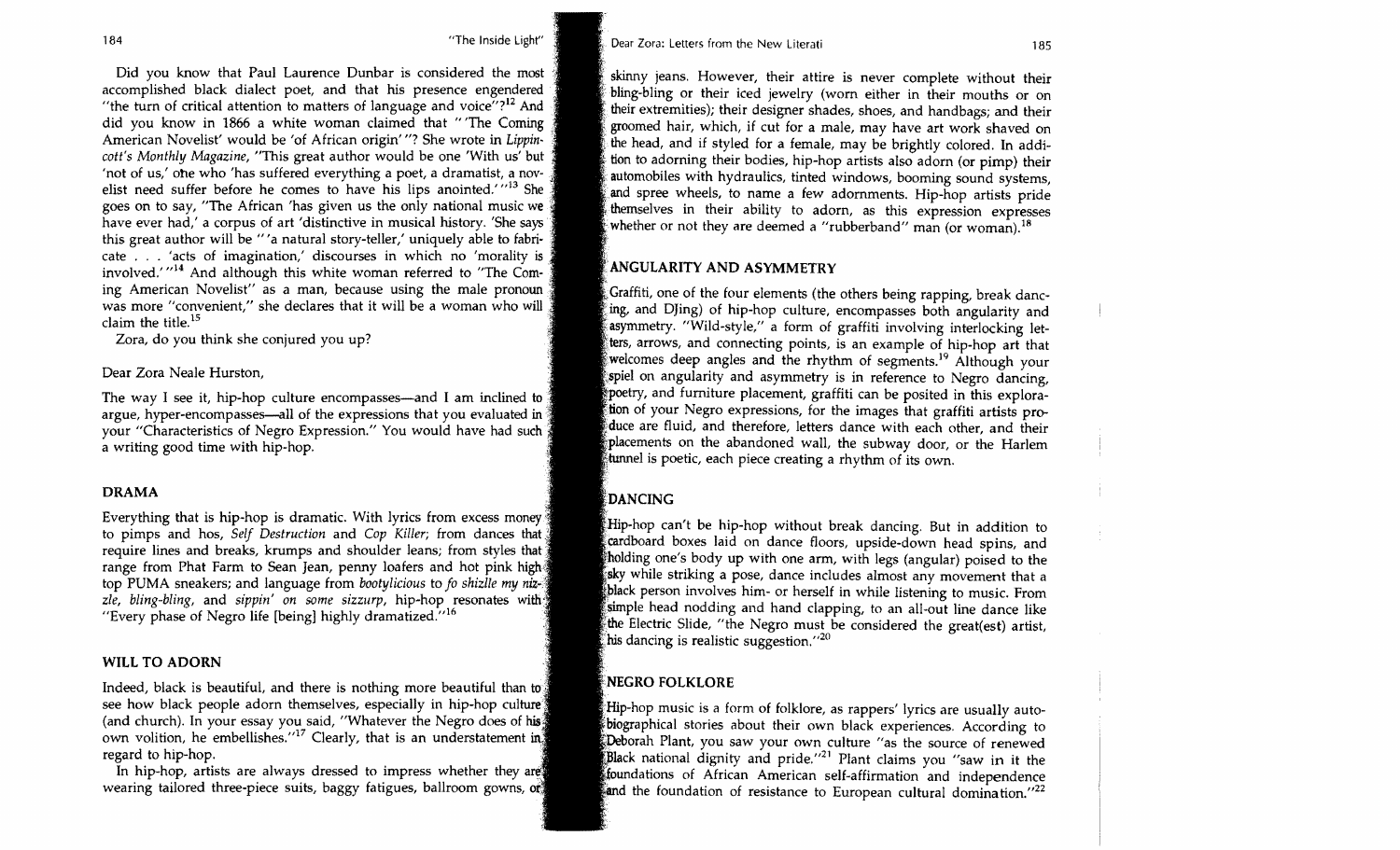#### 186 "The Inside light" 187 Dear Zora: Letters from the New Literati

Rapper Christopher Wallace, aka Biggie Smalls, who was noted for his storytelling abilities, seemed to share the same sentiments, for in his lyrics he remembers and celebrates his growing up black in Brooklyn, New York.

Biggie Smalls, who reminds me much of Richard Wright's Thomas (because he was a poor black subjugated male who hung with his friends on street corners committing crimes), created music about his life; he created music, which eventually liberated him. In short, Biggie Smalls used hip-hop music as a vehicle in which he embraced his essential self.

Throughout his song titled "Juicy," Biggie tells his listeners about living in public housing, dropping out of high school, and fulfilling all of the "stereotypes of a black male misunderstood."<sup>23</sup> In his chorus, however, he tells his listeners "don't let 'em hold you down, reach for the stars," and provides his life as an example of a black person who  $\frac{3}{4}$ went from birthdays being the worst days to sippin' champagne when he is "thirst-ay."<sup>24</sup> Like you, Zora, Biggie's "creative expression ... [was] as much protest against establishment dictates, both white and Black, as they were affirmations of Black folk culture."<sup>25</sup>

In addition to hip-hop music being a form of folklore, call-andresponse, which was popular in traditional African cultures public gatherings, civil affairs, and religious ceremonies, is a dynamic· of folklore. Similarly, the rapper and audience interact with one another spontaneously. Perhaps one of the most popular call-and· response interactions employed in hip-hop music include this now formulaic structure:

OJ/Rapper: *Now throw yo hands in the air* 

An' wave 'em like you jus' don't care. Then the OJ/Rapper makes up the third line. For example: *an'* if *you like black ya know it's all that*  DI/Rapper: Let me hear ya say "oh yea!" Audience: *Oh yea!*  OJ/Rapper: *Oh yea!* 

Audience: *Oh yea!*  OJ/Rapper: *Ya don't stop.* 

Finally, free-style battling, an aspect of hip-hop perFORMances, is similar to playing the dirty dozens, which is another form of folklore. Like the dirty dozens, wherein two people go back and forth insulting ones another, two rappers are pitted against each other, rapping it out for the title of lyrical genius. Usually each rapper's verse includes insults toward the other, and the more insulting and clever the rhyme, more "props" the rapper receives.

In short, hip-hop music is the word on the street. Says Plant, "through words, the individual could assume autonomy, naming and unnaming self and world.<sup>126</sup> Biggie Smalls never thought hip-hop would be the answer to his challenges in life. However, with words, Biggie narrated his own story and "create[d] a world wherein [he

could] survive and become a self-determined individual. $127$ 

#### **CULTURE HEROES**

Although Rudy Ray Moore can be considered a culture hero in regard to hip-hop culture because his 1970s "Dolemite" character influenced rap lyrics, Rudy Ray Moore was a comedic folklorist who used Africa's culture hero tales in his stand-up comedy performances. According to critics, Moore's "Dolemite" routine was filled with rhyme, arrogance, and profanity, and was, therefore, an example of blaxploitation, a hyperbolic exploitation of blacks in film.<sup>28</sup> However, for rap artists like Snoop Dog, Dr. Dre, and 2 Live Crew, who worked with Moore, imitated him, and/or included snippets of his *"Dolemite"* routine in their own music, Moore portrayed black expressions with truth, humor, and appreciation for black culture. Perhaps one of his most popular culture hero stories is his signifying monkey routine, wherein a monkey uses his wiles and an accommodating elephant to fool a lion. Says Douglas Martin of the *Chicago Tribune*, the tale, which originated in West Africa, became a basis for Gates's *The Signifying Monkcy.29* But Zora, it was through you, as well as through Ishmael Reed, Ralph Ellison, Richard Wright, Jean Toomer, Sterling Brown, Wole Soyinka and others, that Rudy Ray Moore was able to narrate his story in the first place.<sup>30</sup> Zora, because of you and your comrades, Gates is able to talk 'bout . signifyin'.

# ORIGINALITY

Zora, you asserted "to get back to original sources is much too difficult  $\epsilon$  for any group to claim very much as certainty. What we really mean by originality is the modification of ideas."<sup>31</sup> There is no doubt that hip-hop artists have modified ideas. Perhaps one of the biggest illustrations of modification is the hip-hop artist's ability to modify language. However, since you are fully aware of black people's ability to transform language and noted how black people have modified "whites" musical instruments, so that his interpretation has been adopted by the white man himself and then re-interpreted, $1/32$  I want to tell you how hip-hop artists have used and modified instruments used to create thip-hop music.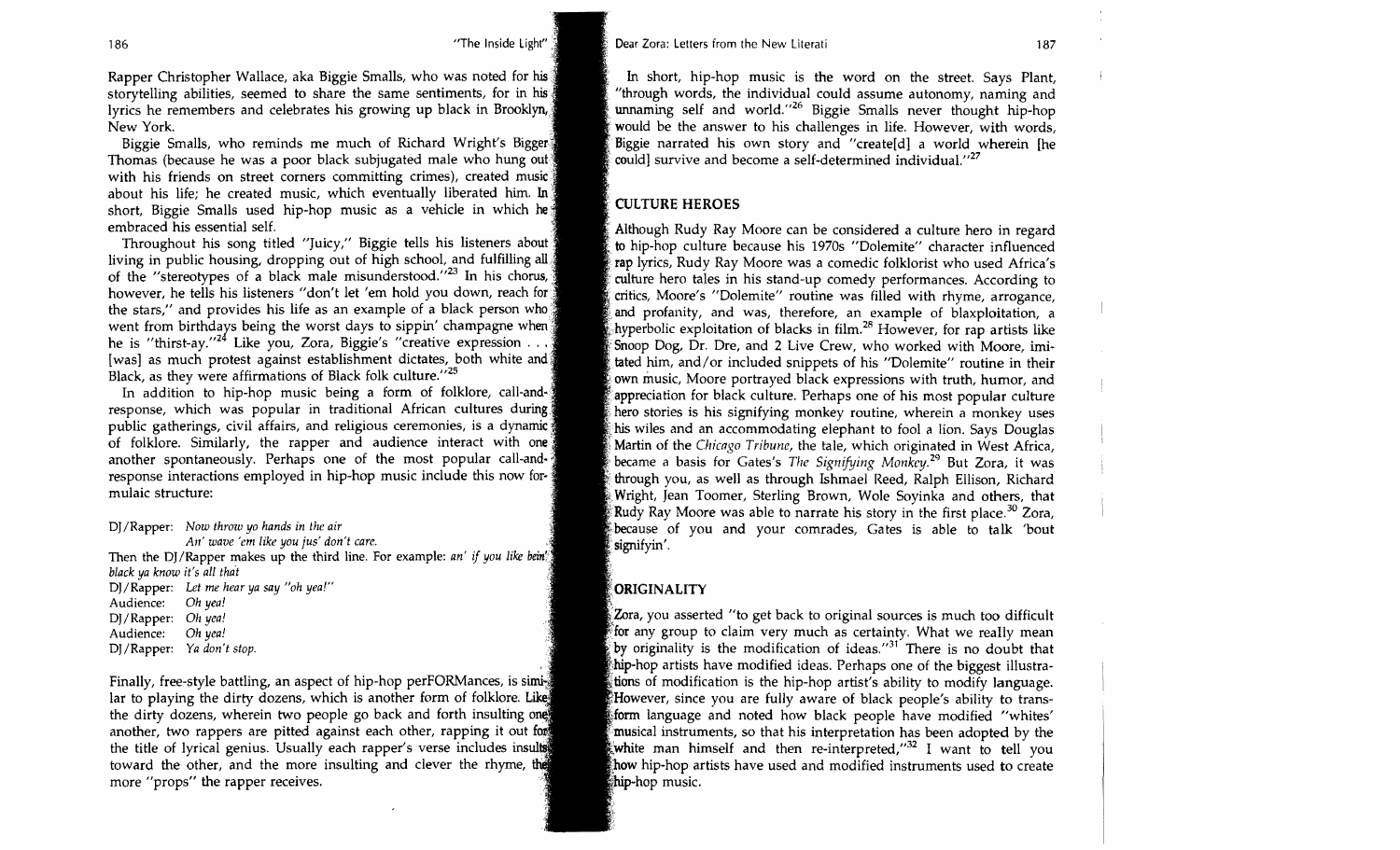Hip-hop technology (instruments) includes turntables, amplifiers, and synthesizers, as well as voices (for beat boxing, rapping, and calland-response), and hands (for scratching, clapping, and spinning vinyl) to create sounds reflective of the African diaspora.<sup>33</sup> One of the most modified technologies, however, is the turntable, whose intended use was limited to spinning records. However, the expressive dynamics of hip-hop culture-which is a mixture of *African* American cultures-merged with the ever-present DJ who spins the records, transformed the turntable into a multipurpose piece of machinery. The traditional record spinning of DJs, in combination with other technologies, resulted in the use of turntables to scratch, as well as mix songs and beats, originating a hybridity of sounds unique to black music. Eventually the sampler, which is closely related to the synthesizer, was invented. The user records multiple sounds on the sampler, which then plays each recording back based on how the instrument is configured. With the sampler, sounds didn't have to be generated by scratch, which not only led to the elimination of turntables, but also the elimination of the use of the voice to beat box, imitating a drumming sound. Now that blacks have reinterpreted instruments to fit the demands of hip-hop sound, hip-hop technologies have been further modified, allowing anyone to *do* hip-hop music.

#### **IMITATION**

Because hip-hop music is a mixture of be-bop, blues, R&B, gospel, time, jazz, [and more], hip-hop artists heavily imitate (sample) other $\frac{3}{4}$ artists. However, what made me smile really big was your reference to dances that imitate animals. When it comes to hip-hop, the dances are endless. Not only do dances imitate animals, but they imitate personal traits and machinery. A few of my favorite dances include California worm, which requires the dancer, standing erect, to squiggle her arms, neck, and torso as a worm would; the Young Joc (named after rapper Young Joc), which requires the dancer to pretend she is sitting on a motorcycle, back leaning, and arms extended as if gassing. a motorcycle; the Superman, which requires the dancer to extend his arms in front of him like the Superman hero, and hop to the side as if. flying; the pony, which requires the dancer to trot in place like a pony; the toilet bowl, which requires the dancer to move her lower torso (legs) closed) imitating a flushing down of water; the sissy, where the dancers prances around snapping his fingers, winding his arm in large and walking rapidly (but with short steps) on his toes; and the robots which requires the dancer to stiffly move her arms, feet, and head like a robot with limited movement.

#### 188  $\blacksquare$  The Inside Light"  $\frac{3}{2}$  Dear Zora; Letters from the New Literati  $\blacksquare$  189

#### ABSENCE OF **THE** CONCEPT OF PRIVACY

One of the characteristics of hip-hop is braggadocio. Therefore, very little of a rapper's life is kept private. Your claim, "The community is given the benefit of a good fight as well as a good wedding. An audience is a necessary part of any drama," $34$  is right on in regard to the hip-hop community. (I might argue, however, that the media's interest in black people's defamation plays a role in the lack of privacy assoeiated with hip-hop artists.) Nevertheless, perhaps the most talked about, most publicized, and most criticized debate—after the openly East Coast, West Coast rivalries that left rappers Tu Pac and Biggie Smalls dead-is R&B singer Rihanna and hip-hop artist Chris Brown's public domestic dispute. Every detail about their quarrel, from the cause of the argument, to the location, to the car Chris Brown was driving, to Brown's public apology and images of Rihanna's bruised face, was made available to the public. Obviously, with the advance ment of communications technology, people have more access to information than ever before. However, hip-hop culture is notorious for airing out its dirty laundry, for negative publicity is better than no publicity at all.

#### JOOK

After watching Steven Spielberg's rendition of Alice Walker's *The Color*  Purple, I wanted Harpo to build me a Jook joint. Watching those black folks jook to Jook music was my pleasure, and listening to Shug Avery "Miss Celie's Blues" was my dream. Nevertheless, hip-hop Andre 3000 and Big Boi of OutKast played in the 2006 film ," which reminds me of Harpo's Jook Joint.

"Idlewild" is a juke (jook) box (guitars) musical set in the Prohibition-American South, where Rooster (Big Boi), a speakeasy performer and club manager, must contend with gangsters who have their eyes the club, while his piano player and partner Percival (Andre 3000) must choose between his love, Angel, or his obligations to his father.

I thought you might appreciate knowing that Rooster's wife's name is Zora.

Nevertheless, "Idlewild" is filled with the characteristics of the Jook joint you describe in "Negro Expressions." The club is a bawdy house where the men and women dance (mainly the jitterbug), drink, and gamble. In addition, the guitarist and pianist play blues and jazz, as the movie is set in the 1930s. Many of the musical numbers were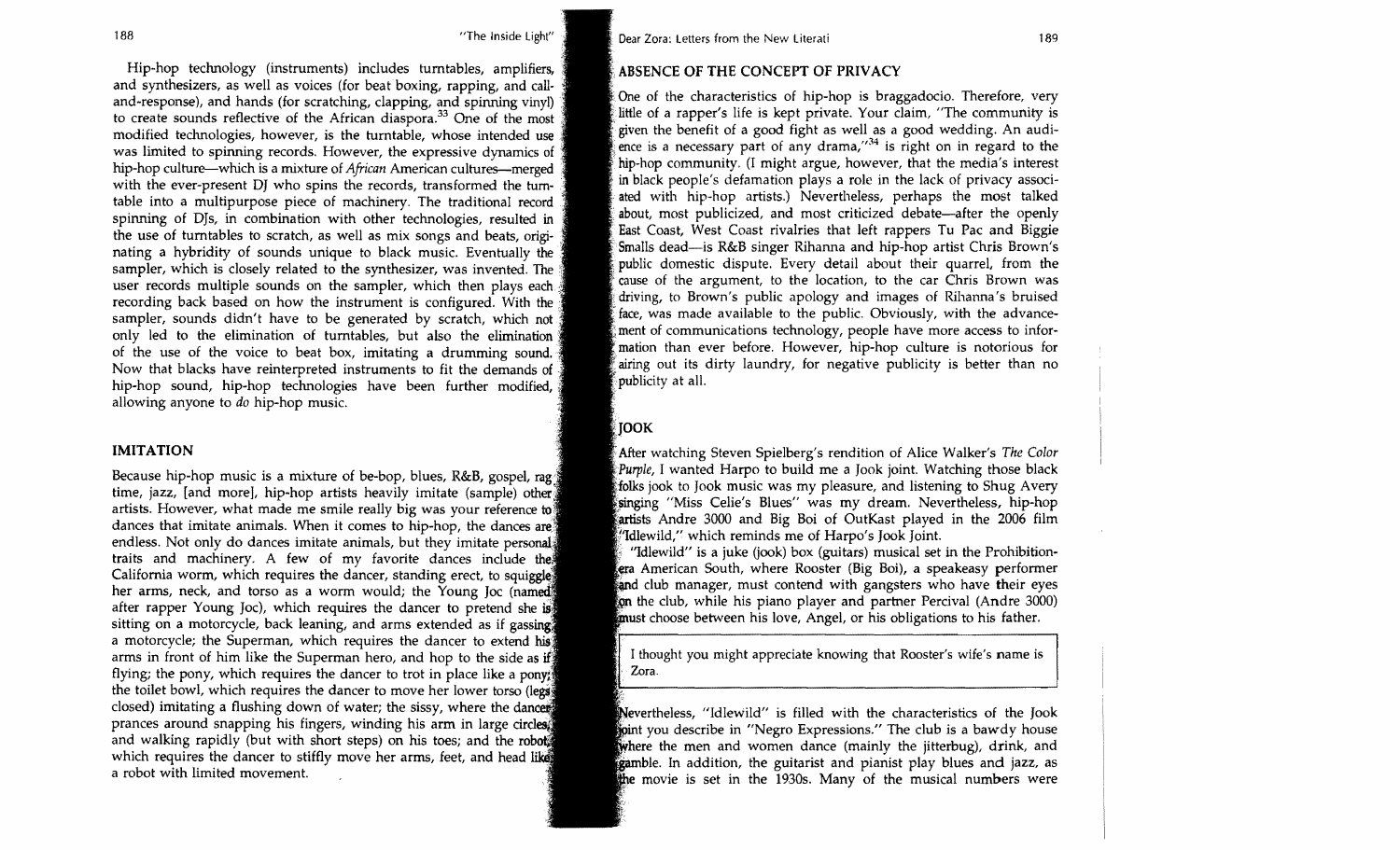written and performed by OutKast and were previously featured on their albums *Big Boi and Dre Present* ... *OutKast and Speakerboxxx/The Love Below.* 

#### DIALECT

There is not a hip-hop artist whom I am aware of who does not use dialect as you have described in your "Negro Expressions." Even if lyrics are written in standard American English, the performance of the English glish is undoubtedly dialectical, as rappers tend to (purposely) fail enunciate every letter sound in particular words, similar to your explanation of "I" versus "Ah." Although you claim "the lip form" is responsible for blacks failing to pronounce a sharp  $T$ ," because "By experiment the reader will find that a sharp  $T'$  is very much easier with a thin taut lip than with a full soft lip," I believe black people purposely alter the pronunciation of standard English as a means of claiming their own language, a rejection, if you will, of standard English. Rapper Def, begins his song, "Hip Hop," stating that he speaks in a tongues native to his community, culture, and political history. He used to speak in standard American English, "But caught a rash on my lips / So now my chat just like dis."<sup>35</sup> In other words, it seems Mos Def is claiming that before colonization, *African* Americans spoke a language to their divinity. However, because standard English was on them as an oppressive tool to further dehumanize them, African Americans abandoned the standards of American English as a way reclaiming their humanity; therefore, *this* is *dis.* Moreover, and Zora; am sure you can appreciate this, instead of positioning himself as downtrodden black who wallows in race matters, Mos Def celebrates black people's resilience and creative spirits, claiming that black people went from working in chain gangs to working in hip-hop, a culture that has rendered them visibility. Like Tea Cake, in your *Their Eyes Watching God,* Mos Def is another black man who, while making a ing, is creating and jooking to good music. Mos Def is making the "mos" out of his Negro Expressions, even marketing them, I might argue, in order to expose *African* Americans' ability to theorize.

#### Dear Zora Neale Hurston,

If my professor believes you lead the way to God, do you think she believes hip-hop artists can lead her there too?

# Dear Zora Neale Hurston,

I'm up to my eyeballs in criticisms about you and about your work I asked my professor about how she still comes up with so much

# 190 **190** 191 **191** 191 **191** 191 **191** 191 **191 191 Dear Zora: Letters from the New Literati**

write about in regard to you. Her response: "How many poems are there about roses?" But *everyone* still has *so much* to say about you: Alice Walker, Robert Hemenway, Henry Louis Gates, Jr., Maya Angelou, Hortense J. Spillers, Marjorie Pryse, Barbara Christian, Valerie Boyd, Carla Kaplan, Cary D. Wintz, Cheryl A. Wall, Sterling Brown, Ruby Dee, Rita Dove, bell hooks, Nathan Huggins, June Jordan, Ishmael Reed, Mary Helen Washington, Addison Gayle, Deborah Plant. They call you a fore-mother, say you gave them voice, like you were their *nommo--the force* within the universe that they used in order to effect other beings. $36$  You were their vehicle, they merely the vessel. I guess you were the "Genius of the South."<sup>37</sup>

# Dear Zora Neale Hurston,

hadn't thought about black people being geniuses until I heard you were named one. In my academic training, "genius," looked like Albert Einstein, or Mozart, or William Shakespeare. And black peoplealthough I knew they were politicians, artists, inventors, warriors, and scholars-I thought them brilliant, never *genius*. But Alice Walker claimed you "Genius of the South."38

Says Harold Bloom, in order to discover one's genius, a person must look inside her or himself, because "... there is a god within us, and  $\mathbb{R}$ he god speaks."<sup>39</sup> I think you knew black people were geniuses all along—and by speaking for them, you introduced the world to God.

# Dear Zora Neale Hurston,

# Lget it.

Black expressions derive from the black ethos, which is the divine **Realf.** In order for *African* Americans to survive in an oppressive state, they create. They create language, music and dance, art, stories, drama,  $\phi$  church. They create hip-hop. And because creation is divine, as  $\rm God$ the ultimate Creator-dwells in people acting as their spirits, the Creafor manifests itself in people's ability to create. Creating, then, is not only an expression of the divine, but it is an expression of humanity. It **is** theorizing.

Through your storytelling, you, too, are theorizing, as well as giving plack people voice and exposing their divinity, which is also their JUllldllity, to a world that did not view them as human beings. You see, to be able to speak in your mother tongue (black dialect, dramatics, folklore, adornments) is to be able to maintain your identity and sense **belonging in a world that attempts to exclude you by imposing val-Res** on you that are foreign—that are not your own. So, Zora, your atory about a black woman who washes white people's clothes in order **is** support herself and her cheating husband,  $40$  and your story about a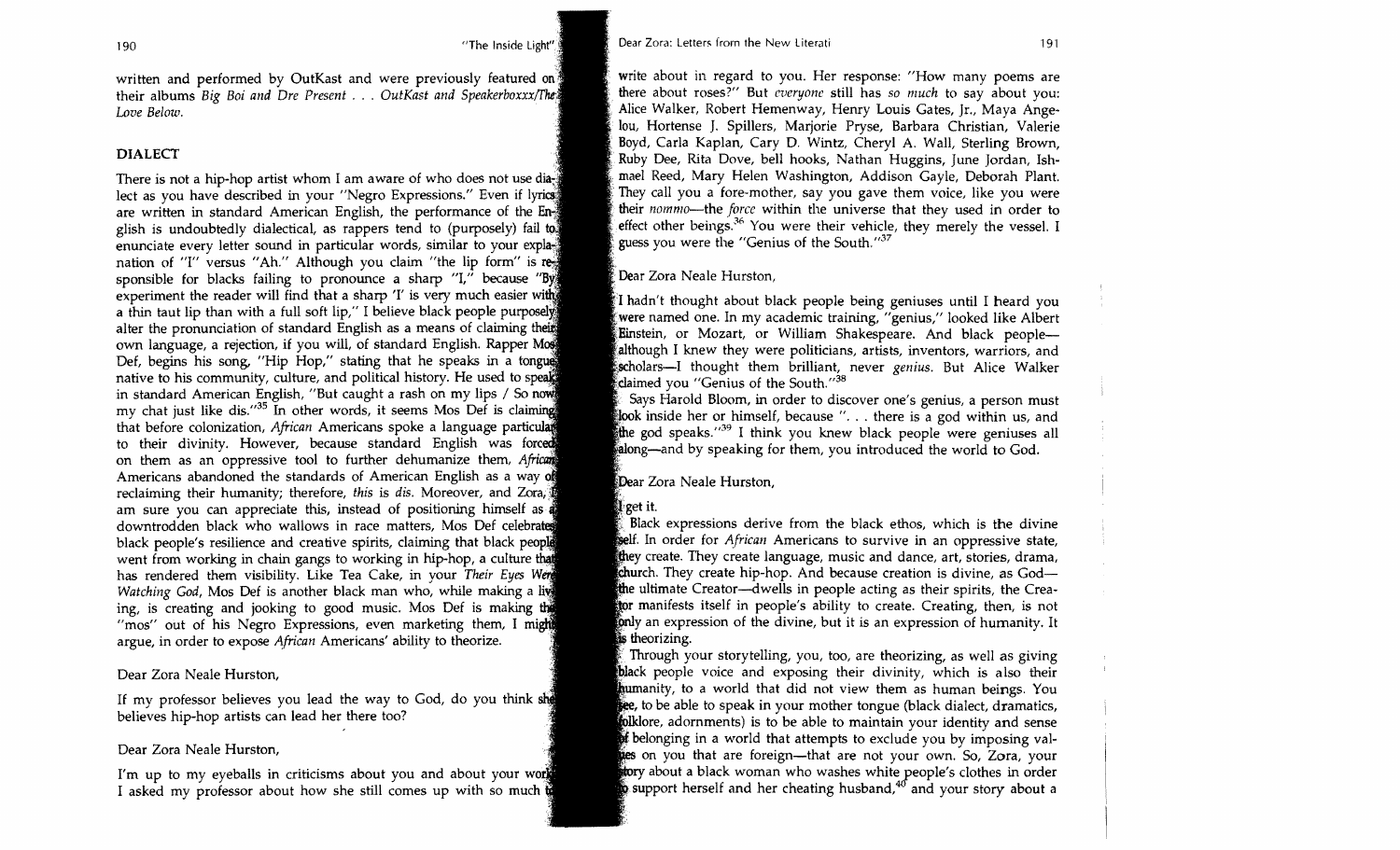black couple whose love survives despite adultery because the wife thinks that sleeping with another man will earn her a gold piece for her husband,<sup>41</sup> and your story about a black man believed to be killed  $\frac{4}{3}$ by a bobcat, which is actually the spirit of the man he murdered<sup>42</sup> along with the secondary stories told on Joe Stark's storefront-stories told in jest in order to keep from crying-was your way of re-narrating black ethos. Matter of fact, you, as storyteller, are the embodiment of Negro expression. You are divine Truth, as are the black characters in your stories.

Zora, do you see yourself as the storyteller of God? Or as God's journalist, trying to explain everything that happens around us?

#### Dear Zora Neale Hurston,

I'm on a roll now. I've read your *Dust Tracks on a Road* and all of your short stories-"John Redding Goes to Sea," "Drenched in Light," and "Story in Harlem Slang," being among my favorites-and I think I'm on my way to seeing God. I realize, although spirit cannot be seen, one's language gives it voice so that it can be heard, and then visible. However, to strip somebody of her ability to speak, that makes a person heard, is to strip her of her identity, which is rooted in spirituality. So, it's like as a storyteller, telling stories from the time you were a little girl, to re-narrating stories you heard orated. (and often fabricated) on Eatonville's storefront, I've come to the clusion that language is home, and Gloria Anzaldúa says it is essential that people be given permission to be at home in their language, $43$  for  $\frac{4}{3}$ home is where the heart is. Albeit, a trite phrase, it is one that is very appropriate, for the spirit dwells in the heart, and "where the spirit is, there is liberty."<sup>44</sup>

#### Dear Zora Neale Hurston,

According to Paul DeMan in Lea Ramsdell's article, "Language and Identity Politics: The Linguistic Autobiographies of Latinos in the United States," "the self is constituted by language."<sup>45</sup> Says DeMan, "language precedes identity [and] language is what grants humans 'the self-reflexive dimension of their consciousness' and their ability to interact with others, thereby developing their own subjectivity."  $46$   $\overrightarrow{100}$ other words, without language, human beings cannot develop own individuality. So, if a person is stripped of her language, she unable to interact with other human beings, and unless she creates a new language, the language becomes dead, as does the spirit of that culture and its people. Therefore, since language is an art, as an artist you wrote about Negro expressions in your re-narrations of African American folklore, in order to sustain *African* American culture, as

# 192 little inside Light"  $\frac{1}{3}$  Dear Zora: Letters from the New Literati 193 little inside Light"  $\frac{1}{3}$

as to showcase how Africans used their ethos (theories) to survive in America.

#### . Dear Zora Neale Hurston,

Don Miguel Ruiz, who wrote *The Voice of Knowledge,* says, "If other people try to write your story, it means they don't respect you. They don't respect you because they consider that you are not a good artist, that you cannot write your own story, even though you were born to write your own story. Respect comes directly from love; it is one of the greatest expressions of love."<sup>47</sup> Although Ruiz's "you" refers to the individual self, I think "you" can also mean a cultural group, as Toni Morrison, Paule Marshall, and Alice Walker-who stand on your genius-are in the business of re-narrating *African* American history in an attempt to debunk myths that suggest *African* Americans inhuman. But Zora, you celebrated *African* Americans and all of their Negro expressions. You *were* born to write your story, as well as the stories of those blacks who were silenced. And your respect for *African* Americans as beings *is* a great expression of love; it is an expression of God.

Dear Zora Neale Hurston,

Your mother told you to jump at the sun, and in the spirit of her geinius, you encouraged others to do the same. I'm jumping Zora. I'm jumping at the sun, and I can see God in the horizon.

Fondly Yours,

Kendra Nicole Daughter and Negro Artist

#### **NOTES**

- 1. Barbara Christian, "The Race for Theory," *Cultural Critique,* 6 (1987),53.
- 2. Ibid., 52.

4. Ibid.

5. Zora Neale Hurston, *Dust Tracks on a Road* (New York: Arno Press, 1942), :223

6. Hurston, "What White Publishers Won't Print," in *Within the Circle: An*  cl",/"gy *of African American Literary Criticism from the Harlem Renaissance to*  Present, ed. Angelyn Mitchell (Durham: Duke University Press, 1994), 121.

7. Quoted in Zora Neale Hurston, *Their Eyes Were Watching God* (New York: Harper and Row, 1990), viii.

8. Ibid.

9. Dona Marimba Ani, *Let the Circle Be Unbroken: The Implications of African*  **Sprituality in the Diaspora (Lawrenceville: The Red Sea Press, 1980), 14.** 

<sup>3.</sup> Ibid.